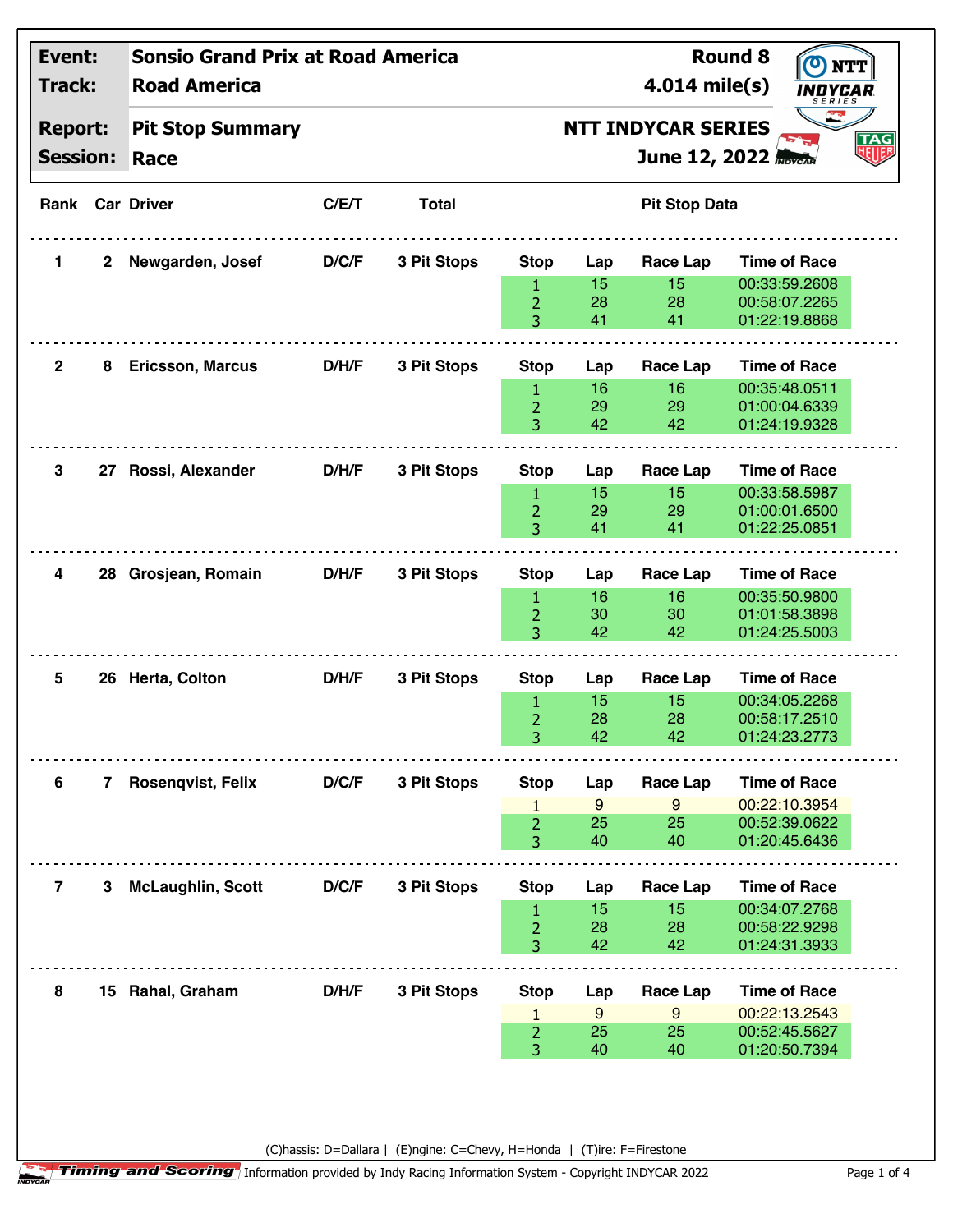| Event:                   |   | <b>Sonsio Grand Prix at Road America</b> |       |              |                                |                                  |                       | <b>Round 8</b>                       |    |
|--------------------------|---|------------------------------------------|-------|--------------|--------------------------------|----------------------------------|-----------------------|--------------------------------------|----|
| Track:<br><b>Report:</b> |   | <b>Road America</b>                      |       |              |                                | 4.014 mile(s)                    | INDYCAR<br>SERIES     |                                      |    |
|                          |   | <b>Pit Stop Summary</b>                  |       |              |                                | <b>NTT INDYCAR SERIES</b><br>TAG |                       |                                      |    |
| <b>Session:</b>          |   | Race                                     |       |              |                                |                                  |                       | <b>June 12, 2022 MOYCAR</b>          | 狐狸 |
|                          |   | <b>Rank Car Driver</b>                   | C/E/T | <b>Total</b> |                                |                                  | <b>Pit Stop Data</b>  |                                      |    |
| 9                        | 9 | Dixon, Scott                             | D/H/F | 3 Pit Stops  | <b>Stop</b>                    | Lap                              | <b>Race Lap</b>       | <b>Time of Race</b>                  |    |
|                          |   |                                          |       |              | 1                              | 16                               | 16                    | 00:35:59.7258                        |    |
|                          |   |                                          |       |              | $\overline{2}$                 | 28                               | 28                    | 00:58:32.5723                        |    |
|                          |   |                                          |       |              | 3                              | 41                               | 41                    | 01:22:47.0942                        |    |
| 10                       |   | 30 Lundgaard, Christian                  | D/H/F | 3 Pit Stops  | <b>Stop</b>                    | Lap                              | Race Lap              | <b>Time of Race</b>                  |    |
|                          |   | (R)                                      |       |              | $\mathbf{1}$                   | 17                               | 17                    | 00:37:53.0275                        |    |
|                          |   |                                          |       |              | $\overline{2}$                 | 31                               | 31                    | 01:03:54.2460                        |    |
|                          |   |                                          |       |              | 3                              | 42                               | 42                    | 01:24:33.3782                        |    |
| 11                       |   | 77 Ilott, Callum (R)                     | D/C/F | 3 Pit Stops  | <b>Stop</b>                    | Lap                              | Race Lap              | <b>Time of Race</b>                  |    |
|                          |   |                                          |       |              | $\mathbf{1}$                   | 15                               | 15                    | 00:34:11.1730                        |    |
|                          |   |                                          |       |              | $\overline{2}$                 | 29                               | 29                    | 01:00:23.6567                        |    |
|                          |   |                                          |       |              | 3                              | 41                               | 41                    | 01:22:52.9471                        |    |
| 12                       |   | 60 Pagenaud, Simon                       | D/H/F | 3 Pit Stops  | <b>Stop</b>                    | Lap                              | Race Lap              | <b>Time of Race</b>                  |    |
|                          |   |                                          |       |              | $\mathbf{1}$                   | 16                               | 16                    | 00:35:57.9700                        |    |
|                          |   |                                          |       |              | $\overline{2}$                 | 27                               | 27                    | 00:56:46.7776                        |    |
|                          |   |                                          |       |              | 3                              | 41                               | 41                    | 01:22:58.9042                        |    |
| 13                       |   | 45 Harvey, Jack                          | D/H/F | 3 Pit Stops  | <b>Stop</b>                    | Lap                              | <b>Race Lap</b>       | <b>Time of Race</b>                  |    |
|                          |   |                                          |       |              | 1                              | 17                               | 17                    | 00:37:53.9588                        |    |
|                          |   |                                          |       |              | $\overline{2}$                 | 29                               | 29                    | 01:00:29.0742                        |    |
|                          |   |                                          |       |              | 3                              | 42                               | 42                    | 01:24:50.9603                        |    |
|                          |   |                                          |       |              |                                |                                  |                       |                                      |    |
| 14                       |   | 20 Daly, Conor                           | D/C/F | 3 Pit Stops  | <b>Stop</b>                    | Lap                              | Race Lap              | <b>Time of Race</b>                  |    |
|                          |   |                                          |       |              | $\mathbf{1}$<br>$\overline{2}$ | 16<br>29                         | 16<br>29              | 00:36:05.5344<br>01:00:25.2590       |    |
|                          |   |                                          |       |              | 3                              | 42                               | 42                    | 01:24:40.3136                        |    |
| 15                       |   | 51 Sato, Takuma                          | D/H/F | 3 Pit Stops  | <b>Stop</b>                    | Lap                              | <b>Race Lap</b>       | <b>Time of Race</b>                  |    |
|                          |   |                                          |       |              | $\mathbf{1}$                   | 17                               | 17                    | 00:37:52.4554                        |    |
|                          |   |                                          |       |              | 2                              | 30                               | 30                    | 01:02:20.4312                        |    |
|                          |   |                                          |       |              | 3                              | 42                               | 42                    | 01:24:55.1576                        |    |
|                          |   |                                          |       |              |                                |                                  |                       |                                      |    |
| 16                       |   | 18 Malukas, David (R)                    | D/H/F | 3 Pit Stops  | <b>Stop</b>                    | Lap<br>16                        | <b>Race Lap</b><br>16 | <b>Time of Race</b><br>00:36:01.7323 |    |
|                          |   |                                          |       |              | $\mathbf{1}$<br>$\overline{c}$ | 27                               | 27                    | 00:56:51.0888                        |    |
|                          |   |                                          |       |              | 3                              | 41                               | 41                    | 01:23:09.1209                        |    |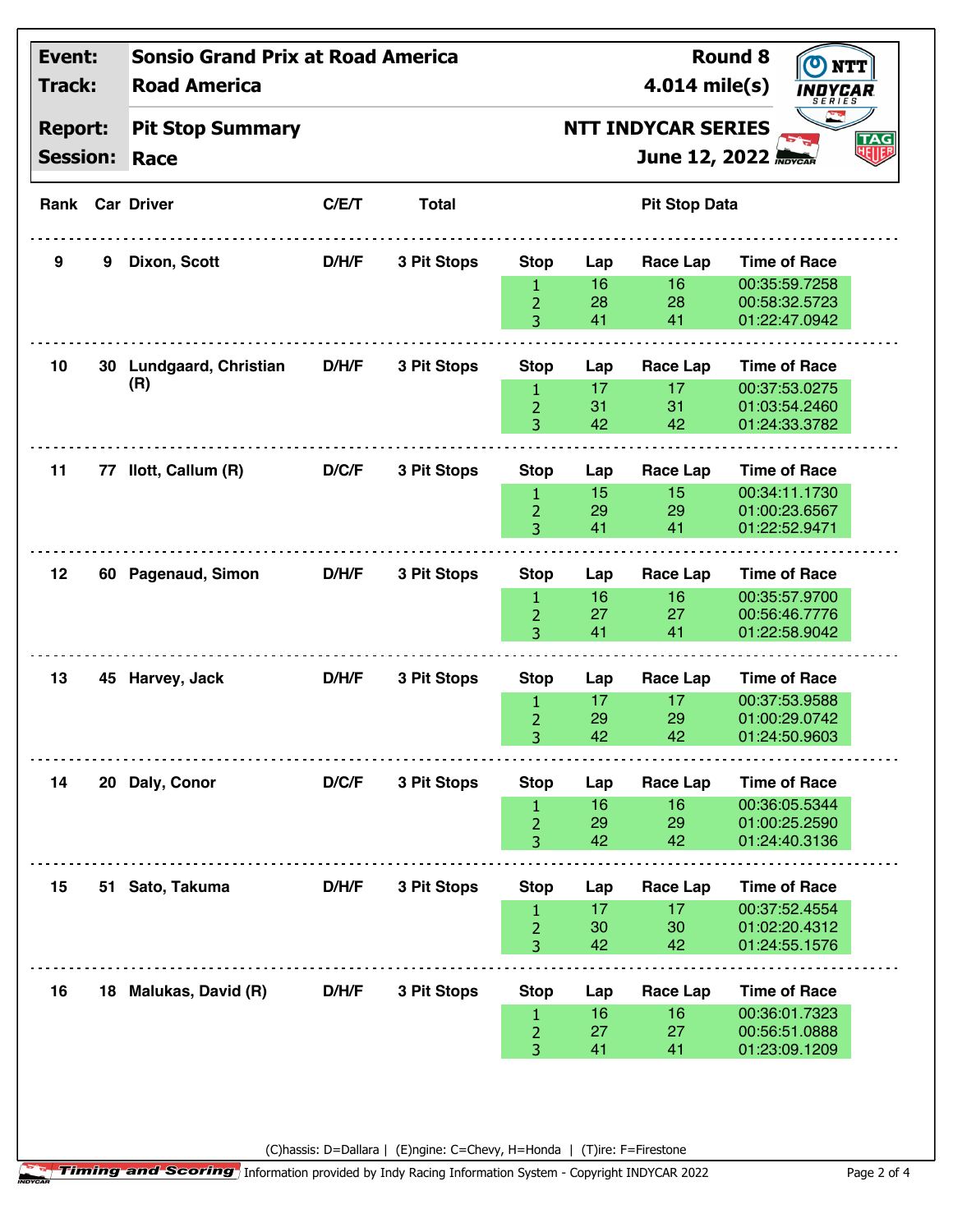| Event:<br>Track:<br><b>Report:</b><br><b>Session:</b> |    | <b>Sonsio Grand Prix at Road America</b><br><b>Road America</b><br>4.014 mile(s) |       |                    |                     |                                                                                                  |                      | <b>Round 8</b><br>INDYCAR.     | NTT |
|-------------------------------------------------------|----|----------------------------------------------------------------------------------|-------|--------------------|---------------------|--------------------------------------------------------------------------------------------------|----------------------|--------------------------------|-----|
|                                                       |    | <b>Pit Stop Summary</b><br>Race                                                  |       |                    |                     | <b>SERIES</b><br><b>NTT INDYCAR SERIES</b><br><b>TAG</b><br><b>RETTE</b><br>June 12, 2022 MOYCAR |                      |                                |     |
|                                                       |    | <b>Rank Car Driver</b>                                                           | C/E/T | <b>Total</b>       |                     |                                                                                                  | <b>Pit Stop Data</b> |                                |     |
| 17                                                    |    | 21 VeeKay, Rinus                                                                 | D/C/F | <b>5 Pit Stops</b> | <b>Stop</b>         | Lap                                                                                              | Race Lap             | <b>Time of Race</b>            |     |
|                                                       |    |                                                                                  |       |                    | 1                   | 5                                                                                                | 5<br>9               | 00:13:00.5508<br>00:22:18.5940 |     |
|                                                       |    |                                                                                  |       |                    | $\overline{2}$<br>3 | 9<br>25                                                                                          | 25                   | 00:53:10.3437                  |     |
|                                                       |    |                                                                                  |       |                    | 4                   | 40                                                                                               | 40                   | 01:21:22.2480                  |     |
|                                                       |    |                                                                                  |       |                    | 5                   | 49                                                                                               | 49                   | 01:39:44.2379                  |     |
| 18                                                    | 29 | DeFrancesco, Devlin (R) D/H/F                                                    |       | 3 Pit Stops        | <b>Stop</b>         | Lap                                                                                              | Race Lap             | <b>Time of Race</b>            |     |
|                                                       |    |                                                                                  |       |                    | 1                   | 16                                                                                               | 16                   | 00:36:26.4921                  |     |
|                                                       |    |                                                                                  |       |                    | $\overline{2}$      | 26                                                                                               | 26                   | 00:55:39.2040                  |     |
|                                                       |    |                                                                                  |       |                    | 3                   | 40                                                                                               | 40                   | 01:21:50.2420                  |     |
| 19                                                    |    | 12 Power, Will                                                                   | D/C/F | 5 Pit Stops        | <b>Stop</b>         | Lap                                                                                              | Race Lap             | <b>Time of Race</b>            |     |
|                                                       |    |                                                                                  |       |                    | 1                   | 8                                                                                                | 8                    | 00:20:40.8711                  |     |
|                                                       |    |                                                                                  |       |                    | $\overline{2}$      | 9                                                                                                | 9                    | 00:23:21.4787                  |     |
|                                                       |    |                                                                                  |       |                    | 3                   | 15                                                                                               | 15                   | 00:34:44.5642                  |     |
|                                                       |    |                                                                                  |       |                    | 4                   | 27                                                                                               | 27                   | 00:57:02.1439                  |     |
|                                                       |    |                                                                                  |       |                    | 5                   | 40                                                                                               | 40                   | 01:21:21.1261                  |     |
| 20                                                    |    | 14 Kirkwood, Kyle (R)                                                            | D/C/F | 4 Pit Stops        | <b>Stop</b>         | Lap                                                                                              | <b>Race Lap</b>      | <b>Time of Race</b>            |     |
|                                                       |    |                                                                                  |       |                    | $\mathbf{1}$        | $\overline{2}$                                                                                   | $\overline{2}$       | 00:05:25.8983                  |     |
|                                                       |    |                                                                                  |       |                    | $\overline{2}$      | 18                                                                                               | 18                   | 00:39:49.3245                  |     |
|                                                       |    |                                                                                  |       |                    | 3                   | 31                                                                                               | 31                   | 01:04:14.6229                  |     |
|                                                       |    |                                                                                  |       |                    | 4                   | 41                                                                                               | 41                   | 01:23:10.0204                  |     |
| 21                                                    |    | 16 De Silvestro, Simona                                                          | D/C/F | 4 Pit Stops        | <b>Stop</b>         | Lap                                                                                              | Race Lap             | <b>Time of Race</b>            |     |
|                                                       |    |                                                                                  |       |                    | $\mathbf{1}$        | $\overline{c}$                                                                                   | $\overline{c}$       | 00:05:26.6933                  |     |
|                                                       |    |                                                                                  |       |                    | $\overline{2}$      | 9                                                                                                | 9                    | 00:22:21.1769                  |     |
|                                                       |    |                                                                                  |       |                    | 3                   | 24                                                                                               | 24                   | 00:51:20.8777                  |     |
|                                                       |    |                                                                                  |       |                    | 4                   | 40                                                                                               | 40                   | 01:21:48.4417                  |     |
| 22                                                    |    | 06 Castroneves, Helio                                                            | D/H/F | 3 Pit Stops        | <b>Stop</b>         | Lap                                                                                              | Race Lap             | <b>Time of Race</b>            |     |
|                                                       |    |                                                                                  |       |                    | 1                   | 17                                                                                               | 17                   | 00:37:55.4394                  |     |
|                                                       |    |                                                                                  |       |                    | $\overline{2}$      | 30                                                                                               | 30                   | 01:02:21.2589                  |     |
|                                                       |    |                                                                                  |       |                    | 3                   | 43                                                                                               | 43                   | 01:26:45.2458                  |     |
| 23                                                    |    | 4 Kellett, Dalton                                                                | D/C/F | 4 Pit Stops        | <b>Stop</b>         | Lap                                                                                              | Race Lap             | <b>Time of Race</b>            |     |
|                                                       |    |                                                                                  |       |                    | 1                   | 9                                                                                                | 9                    | 00:22:28.4161                  |     |
|                                                       |    |                                                                                  |       |                    | $\overline{2}$      | 22                                                                                               | 22                   | 00:47:41.5997                  |     |
|                                                       |    |                                                                                  |       |                    | 3                   | 34                                                                                               | 34                   | 01:10:37.1656                  |     |
|                                                       |    |                                                                                  |       |                    | 4                   | 44                                                                                               | 44                   | 01:29:36.9664                  |     |